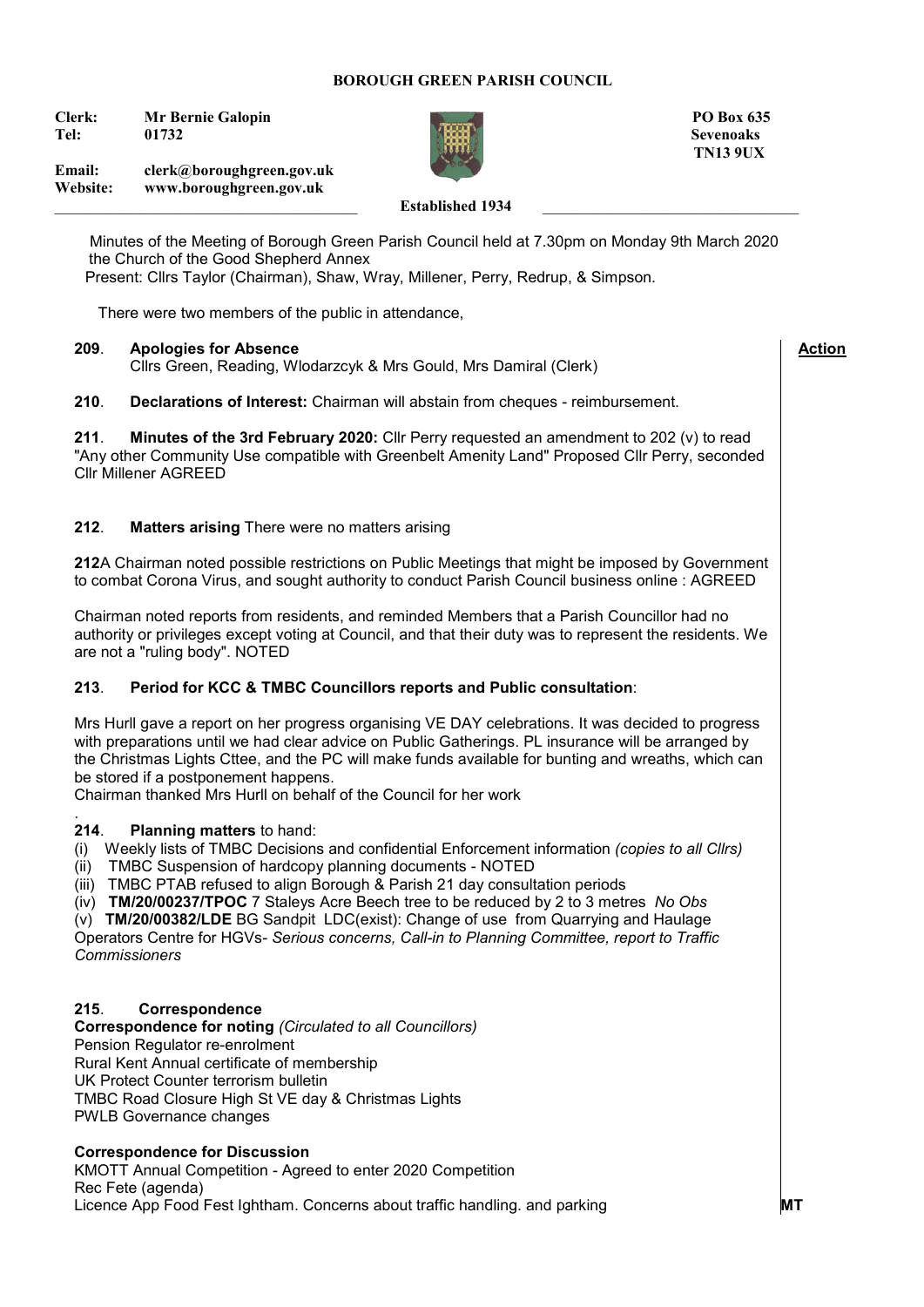| Minutes 9th March 2020 Page 2                                                                                                                                                                                                                                                                                                                                                                                                                                                                                                                    | <b>Action</b>          |
|--------------------------------------------------------------------------------------------------------------------------------------------------------------------------------------------------------------------------------------------------------------------------------------------------------------------------------------------------------------------------------------------------------------------------------------------------------------------------------------------------------------------------------------------------|------------------------|
| 216.<br><b>Potters Mede Grounds and Pavilion</b><br>Fencing Repair- best quote - Southern Counties Fencing £2941.20 for painted posts, £3445.20<br>(i)<br>for galvanised. Galvanised and possibly painted $(2)$ £ 3445.20 +vat - AGREED<br>(ii) Van lease - Low Emission vehicle - awaiting Ford response<br>(iii) Alleged car damage. Chairman met claimant, CCTV image of car just driving into closed gate.<br>No further action(iv)                                                                                                          |                        |
| (iv) We have been monitoring the main pitch response to the excessive rainfall during the winter, and<br>the slit drains installed during the summer have made a huge difference. I met Kevin Clarke on<br>site and he advises that we will only need weed and fertilise in the spring, and fertilise in the<br>autumn - there is no need for any top dressing this year.<br>(v) Main drain blocked - emergency call-out of Lanes at Platt, initial rodding and jetting carried out at                                                           |                        |
| £564 paid by Chairman. Credit account now being set up. More work will be needed next month<br>invoices to follow.                                                                                                                                                                                                                                                                                                                                                                                                                               |                        |
| 217.<br><b>Recreation Ground</b><br>Proposal for Summer Fete letter received - Members were very uneasy about the proposal, and<br>(i)<br>whilst agreeing in principle that the Rec be used for an Air Ambulance Charity event, the<br>applicant had a long way to go with Public Liability insurance and support from the Charity.<br>(ii) Proposed application to PWLB for a £100k loan facility as contingency to Rec Revamp and other<br>projects Chairman to progress                                                                       | МT                     |
| (iii) Multicourt Basket hoops - Cllr Wray had circulated 3 quotes for new hoops etc, and<br>recommended Fitness Sports at £573 +vat - AGREED<br>(iv) Cllr Shaw proposed siting a new bench adjacent to the Play Area in honour of the late Cllr David                                                                                                                                                                                                                                                                                            | <b>AW</b>              |
| Evans. Council expressed its support for the project and agreed to look at a major contribution.<br>(v) Play Area Revamp Cllr Wray reported 3 quotes for a full refurbishment, making Lottery funding<br>more likely, and reported an informal meeting with a local Waste Company who were interested<br>in contributing.                                                                                                                                                                                                                        | <b>BG</b><br><b>MT</b> |
| (vi) There was some discussion about the flooding on the footpath in recent weeks. Groundsmen are<br>already planning extra surfacing when the weather allows a vehicle onto the Rec. Chairman will<br>obtain quotes to tarmac the path.                                                                                                                                                                                                                                                                                                         |                        |
| 218<br><b>Village Enhancements</b><br>Defibrillator COGS - Council will supply cabinet for external mounting to make it a public<br>(i)<br>facility, and will arrange purchase and installation, with a contribution from the Church<br>(ii) Village Hall entrance Noticeboard - Pete Hollman to build new - AGREED                                                                                                                                                                                                                              |                        |
| (iii) Village Gateway. still in progress<br>(iv) Report on Harrison Rd land purchase completed this day, Cllr Shaw and the Chairman<br>signed the transfer documents, noted Crest discussions. Ratify Bank Transfer of balance.<br>(v) To note contact with Cooper Estates re Harrison Rd boundary strip<br>(vi) Isles Quarry East land transfer imminent                                                                                                                                                                                        |                        |
| (vii) VE Day celebration- road closure draft issued. Item discussed in public session<br>(ix) Crowhill transfer - ultimatum to TMBC -must happen before we agree Public Toilets transfer<br>(x) Parade Noticeboard is in a very dilapidated condition, and will be removed. It is still a legal<br>requirement to post physical agendas and minutes, but the board outside Nisa satisfies that<br>need, and most people read the digital version.<br>(xi) Hanging Basket brackets. delivered by CJS KCC to fit when new columns being installed. |                        |
| 219.<br><b>Financial Matters</b><br>Bank Reconciliations and statements will now be checked and counter signed monthly with<br>(i)<br>cheque and invoice lists AGREED<br>(ii) VAT reclaimed to December 2019 £8556.80<br>(iii) PC mail address PO Box 635 TN13 9UX, cost £342 inc vat AGREED<br>(iv) Audit Report minor comments, good review, compliments - NOTED<br>(v) BGJFC Cheque £800 returned, re-issued                                                                                                                                  |                        |
| <b>T&amp;MBC Local Plan</b><br>220.<br>To note Phase 1 Examination dates May 19, 20, 21 June 24 & 25 Chairman will circulate<br>(i)<br>notes, and attend all sessions and report back<br>(ii) to agree any further action required                                                                                                                                                                                                                                                                                                               |                        |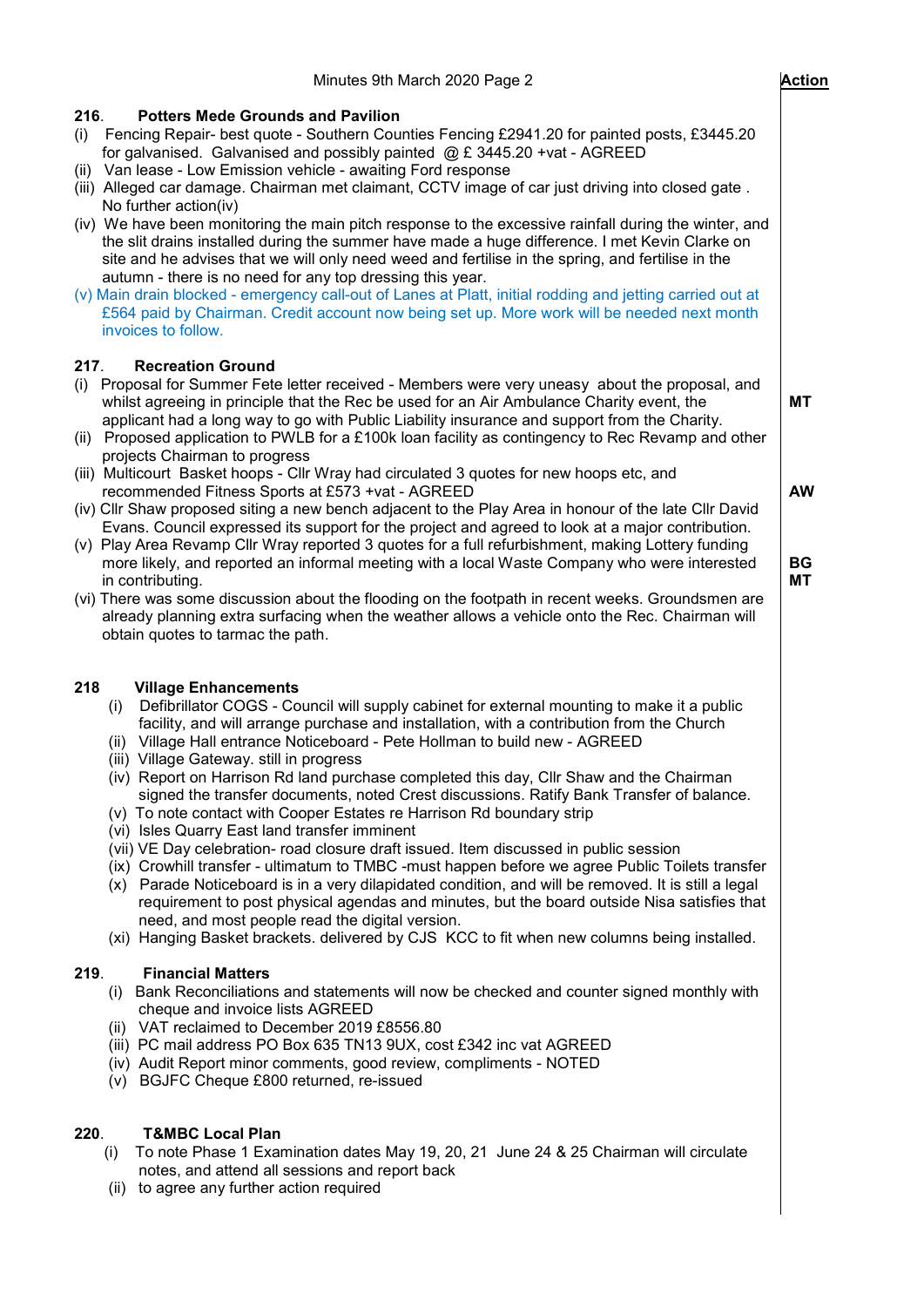#### **Action**

 $\overline{\phantom{a}}$ 

### Minutes 9th March 2020 Page 3

# **221 Highways and Streetlighting**

- (i) Parish Highway Plan progress report Quarry Hill roundabout signs, Station Rd pedestrian warnings, to be installed 25/3/20, Wrotham Rd Bourne Estate lorry signs done. Rec Pedestrian Crossing new survey being commissioned
- (ii) Cllr Shaw reported on PTAB meeting at TMBC, they decided to water down AQMAs including Borough Green. Particulate Monitor being installed Red Lion Junction. This is important because of the higher than average numbers of HGVs using this junction

# **222 Sandpits Quarries and Landfills**

 (i) BGSP are attempting to sidestep the enforcement against hours and HGV numbers by claiming they have been operating all these vehicles (illegally) since 2002, therefore they demand the right to a Lawful Development Certificate. It is highly possible that TMBC and KCC Planning Enforcement are trying to avoid what they see as a confrontation, but we have also reported this to the Traffic Commissioners. Whilst BGSP have broken no Planning Laws until enforcement action is commenced, they have clearly broken the law in a big way regarding Operators Licensing, and Environment Agency Landfill controls

# **223 Website Accessibility & GDPR**

(i) No report

# **224**. **BMPOS**

(i) No response from TMBC

**225 Written reports:** Cllr Wray reported ongoing discussions with KCC regarding damaged pedestrian railings at the crossroads . KCC Harry Rayner involved

### **226** .**Cheques for Signature:** to approve payments as listed and circulated to all Cllrs **Direct Debits**

£ 5.40 WEX Europe Services (UK) Ltd – fuel for equipment and vehicle 16 Feb 20

£ 20.40 WEX Europe Services (UK) Ltd – fuel for equipment and vehicle 23 Feb 20

£ 95.00 WEX Europe Services (UK) Ltd – fuel for equipment and vehicle 1 Mar 20

- £ 301.32 Ford Lease vehicle lease Jan 2020
- £ 10.79 Zen cPanel 10 Mar Jan

£ 470.21 Eon Streetlighting Feb 20

- £ 439.87 Eon Streetlighting Mar 20
- £2752.67 PWLB 26/3
- £ 281.88 Ford Lease vehicle lease Feb 2020
- £ 0.00 Road Tax Mower 2020/21 zero cost

£ 0.00 NNDR Potters Mede zero charge

# **Bank Transfer (fax 4/3/20)**

£61,707.20 Balance and costs re Land Purchase Harrison Rd to Warners

**Cheques to ratify salaries Paid 28th February**

- 4289 }
- 4290 } £3882.94 Staff wages
- 4291 }

# **Current for payment**

- 4292 £1697.40 Kent Pensions Feb payment
- 4293 £2730.00 Streetlighting 11154 31 Jan
- 4294 £ 50.51 Wrotham PC Skatepark Maint inv 96
- 4295 £ 342.00 Royal Mail PO Box 1 year inc vat
- 4296 £ 1560.00 CJS Plants New basket brackets
- 4297 £ 94.71 Lesley Cox Clerk Svces
- 4298 £ 424.30 David Buckett Audit 18/19 Y/E
- 4299 £ 15.56 Wrotham PC Skate inv 92
- 4300 £ 20.00 COGS Voice Advert Clerk
- 4301 £2425.50 Streetlights Nov 10995 & 11001 Nov copy invs
- 4302 £ 633.10 FM Taylor reimb Lanes Drains, Stamps, Rock Rd Plaque
- 4303 £ 103.00 B Glew Reimb Fuel (card expired)